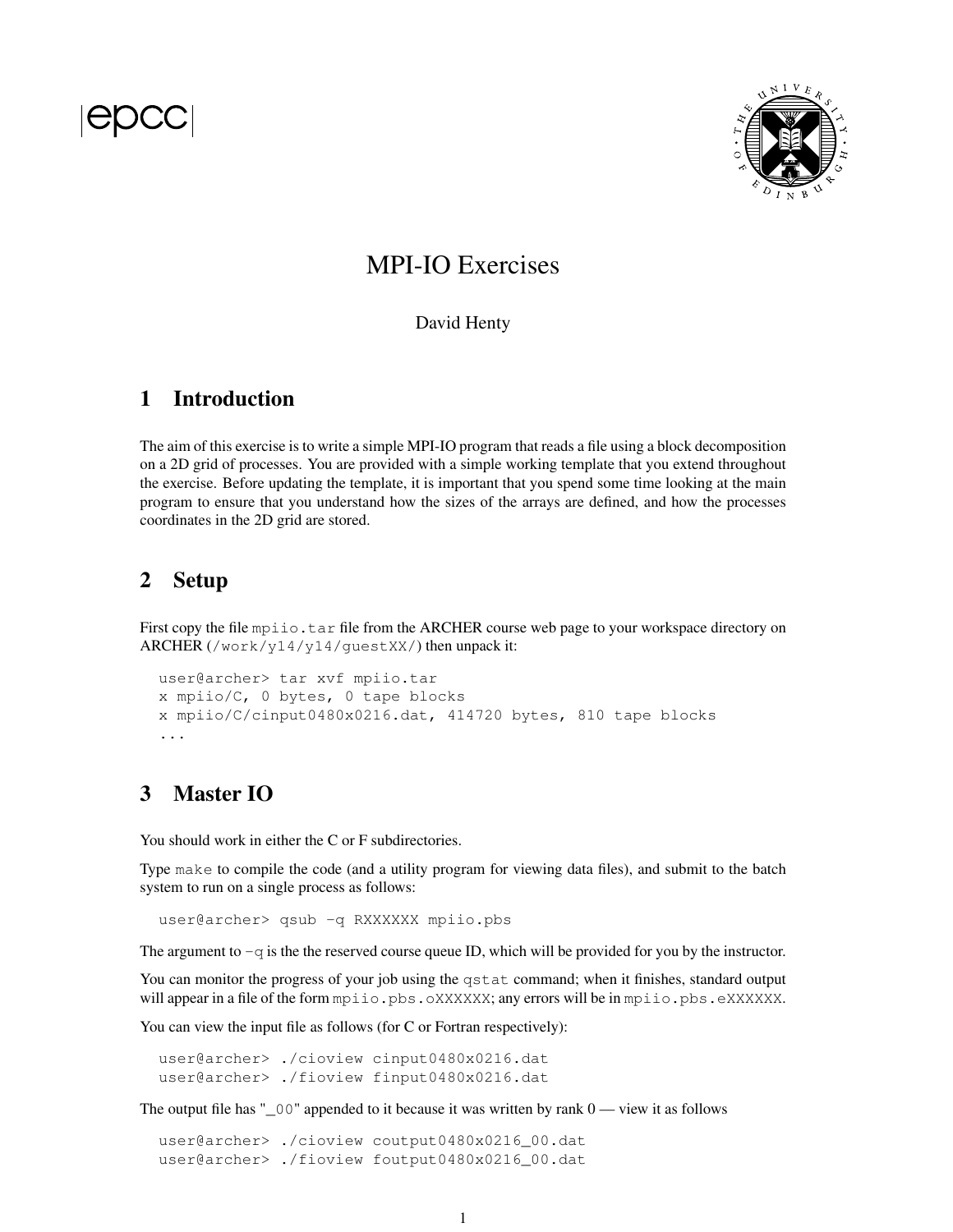You should take a look at the code in the main programs ( $mpiio$ .c and  $mpiio$ .f90) and check that you understand what is going on. You *should not* spend a lot of time looking at the routines in ioutils.c and ioutils.f90 — all you need is a basic understanding of what they do.

- initpgrid(pcoords, nxproc, nyproc) uses MPI cartesian topologies to work out the positions of all the processes in a process grid of size  $n \times p \times c$ .
- $\bullet$  initarray (buf, M, N) initialises the buf array to some default value which is chosen to show up as grey in the image viewer.
- createfilename(filename, basename, M, N, rank) creates file names which include the size of the array and the rank of the process, which is useful for debugging purposes. The file name is constructed in the format basenameMxN rank.dat, with the trailing process identifier being omitted if rank is negative.
- ioread (filename, buf, n) is a serial routine that reads n single-precision floating-point numbers from the file filename into the array buf.
- iowrite is almost identical to ioread except that it writes data instead of reading it.

The program defines a large array buf which holds the entire file on the master. The smaller array  $\times$ only holds local data. The template program simply copies a subsection of the buf array to  $x$ .

## 4 Parallel Runs

To run codes in parallel you must do two things:

- edit the values of XPROCS and YPROCS in mpiio.c, or xprocs and yprocs in mpiio.f90, to specify the dimensions of the process grid;
- change the argument to aprun in the PBS batch file to match.

The dimensions of the process grid are specified at compile time to make the allocation of 2D arrays of the correct size easier in C (where we use static array allocation for simplicity). At run time, the program checks that it is running on the correct number of processes.

The exercise now proceeds as follows:

1. Edit the main program to use a  $2 \times 2$  process grid, then recompile and run on 4 processes. Look at the 4 output files (note they have different names from the previous single process run as the local array size is now smaller). Check you understand the output images — you can view multiple images as follows:

```
user@archer> ./cioview coutput0240x0108_*.dat
user@archer> ./fioview foutput0240x0108_*.dat
```
- 2. Now use MPI to broadcast the buf array to every process and check you understand the output.
- 3. By using the process coordinates stored in the pcoords array, copy down the appropriate subarray from buf to x and check that you get the correct output for a number of different decompositions.
- 4. Now remove the broadcast call and distribute the data by having the master copy the appropriate data for each process from buf into  $x$  and sending it; every other process should receive this data into its local copy of x. Having done all the sends, the master can finally copy down its own subsection of  $x$ . Run the program and check that it works for a number of different decompositions.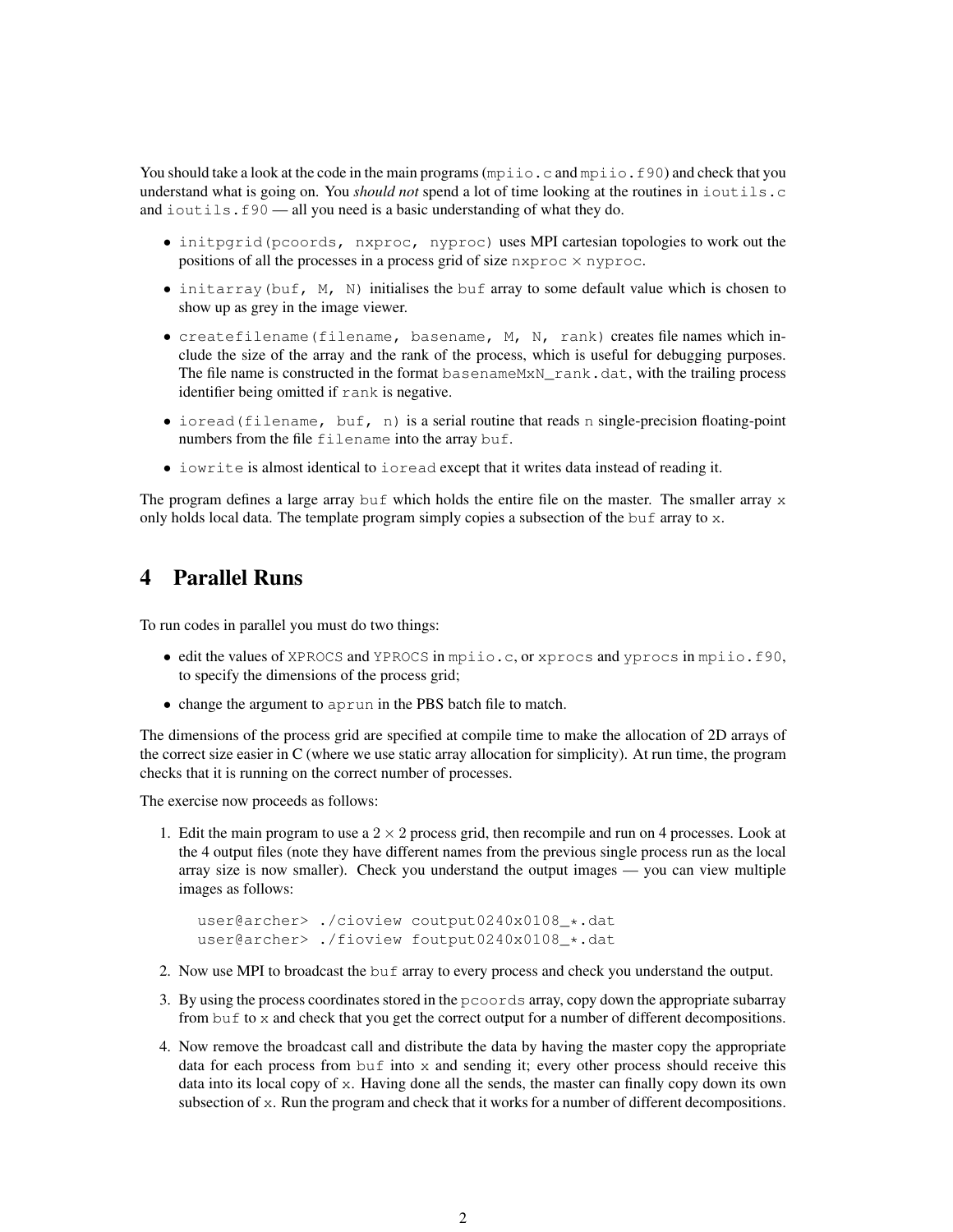# 5 Derived Datatypes

We will now eliminate all of the copying by using derived datatypes. You will have to change the send calls on the master so that they now use the new datatypes, but you should be able to leave the receive calls on the other processes unaltered.

- 1. Define a vector datatype which corresponds to the subarray on each process and use this to send the data. As this is a floating datatype, the master will have to specify the start of the send buffer appropriately for each send call.
- 2. Repeat the above using a subarray datatype. As this is a fixed datatype, the master will need to define a different type appropriate for each receiving process. However, you will be able to use the same send buffer for every send call.

# 6 MPI-IO

We will now eliminate both the large buf array and the explicit MPI send/receive calls by using MPI-IO. With MPI-IO, the appropriate data is read directly from file onto each process.

The derived datatypes you defined on the master for the previous exercise are exactly the same as are required by each process to define what data it wants to read from the file via MPI File set view.

For floating vector types, we previously had a single type but specified a non-zero offset into the sending buffer, different for each process. In MPI-IO, the equivalent is for each process to specify a non-zero displacement into the file. The difference is that the displacement must now be specified in *bytes*. You can find out the size in bytes of a basic type (eg an MPI\_FLOAT) by calling MPI\_Type\_size.

For fixed subarray types, we previously had multiple types (one for each receiving process) and had a zero offset for each sending buffer, ie we simply passed the start of the buffer to each send call. In MPI-IO, the equivalent is for every process to define an appropriate subarray based on its position in the 2D grid, but to specify a zero displacement in MPI\_File\_set\_view.

### 6.1 Updating your program

Make the following changes to your program:

- remove the buf array
- open the file with MPI\_File\_open
- pass the correct combination of derived datatype and displacement to the MPI\_File\_set\_view routine (see below)
- read the appropriate number of floats/reals from the file using MPI\_File\_read\_all
- close the file with MPI\_File\_close

You should try both of the following choices for MPI\_File\_set\_view:

- 1. Using a vector datatype and non-zero displacements.
- 2. Using subarray datatypes and zero displacement.

You must explicitly check the return codes from all calls to MPI-IO routines, and report an error if they differ from MPI\_SUCCESS.

To check that your program is working correctly you should visualise the results as before. You should also run on a range of processor decompositions, eg:  $4 \times 1$ ;  $2 \times 2$ ;  $1 \times 4$ ;  $2 \times 3$ ;  $3 \times 2$ ; ...